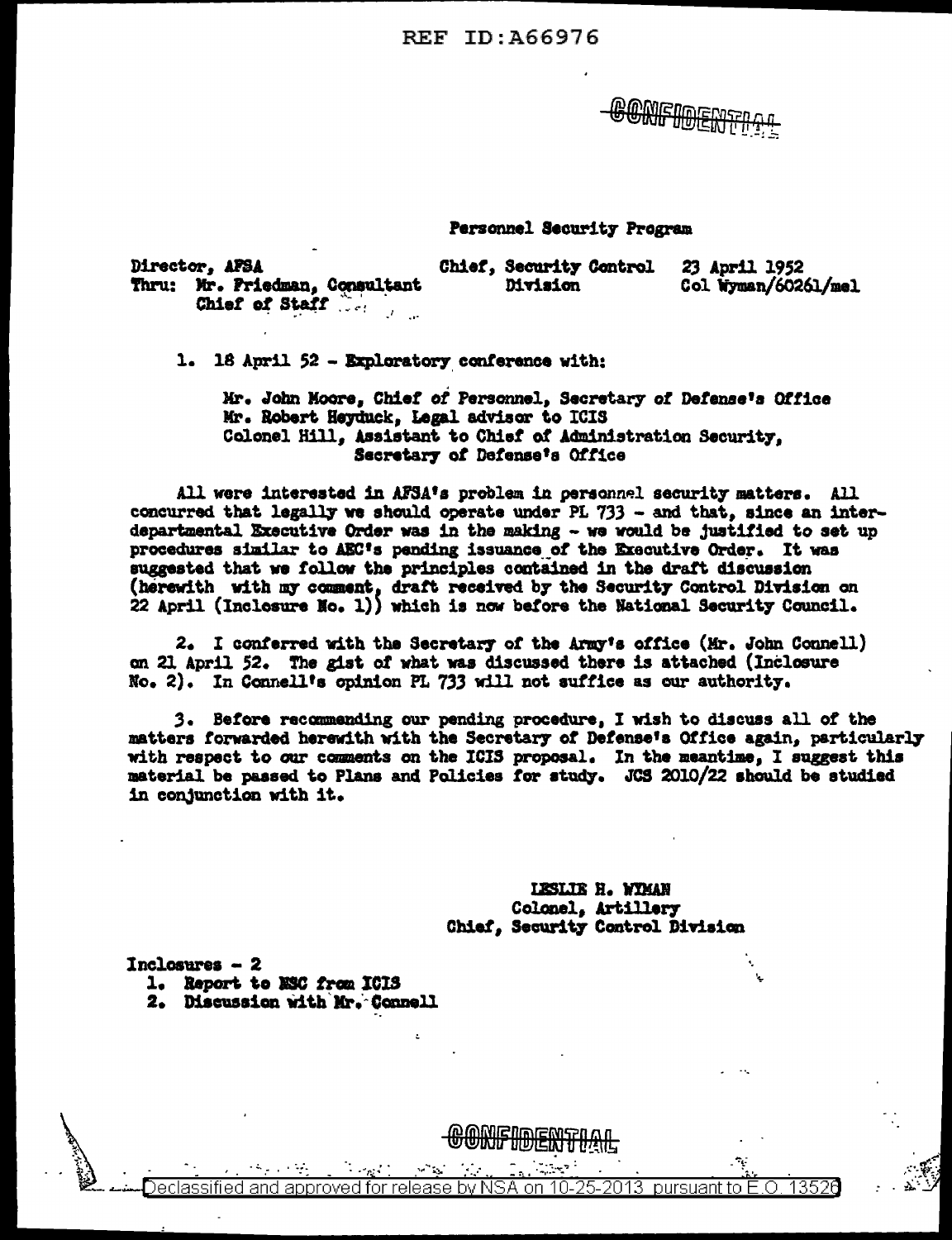REF ID: 466976

Inclosure No. 1 to D/F to Director, ARCA, fixed Chief, Security Control Division, Subj: Personnel Security Program, dated 23 April 52

23 April 1952

Memorandum for the Record:

- SUBJECT: Comments of the Security Control Division on attached document: Report to NSC from ICIS Concerning President's Letter of 14 July 51. Document dated 14 February 52.
- 1. Page 2 Uniform minimum standards desirable government-wide but authority to raise those standards must be given for:
	- a. Service cryptographic clearances Code-room, etc. use
	- b. Service cryptologic activities (Army, Navy, Air Force)
	- c. Possibly b., above, should be AFSA's responsibility and
		- authority set up to direct service compliance

Procedures for central review

There should be central review for loyalty cases (EO 9835 and PL 733) but not for the type of security risk cases that involve character, discretion, loose-talking, etc. The degree of risk here varies with the sensitivity of the position.

- 2. Page 3 There should be specific statutory authority for AFSA. Since the very existence of AFSA, for public consumption, is kept out of circulation - perhaps its statutory existence should be tied to USCIB and the Director's authority be delineated by USCIB's own statute, if there is one. Although a DOD Agency, AFSA is, in effect, the operating device of USCIB and incidentally of the DOD and JCS. The similar service agencies under their respective departments provide, with AFSA, raw materials - AFSA produces the final product for JCS? for USCIB? for DOD?
- 3. Page 3 AFSA was not investigated.

For information of board - in the absence of clearly defined authority, AFSA has handled EO 9835 cases under SR 620-220-1 with MDW as the processing headquarters under the Loyalty Program. All other cases have been handled as "unsuitability for government service" (Lloyd-La Follette Act type) with no recourse for the individual. Charges have not been made - separation has been administrative or by resignation. If the question is raised, SR 380-160-10 has been quoted as authority. There have been no cases under PL 733 that I know of unless those which were started as EO 9835 later were considered as PL 733, but not of sufficient weight to warrant adverse action.

**BENTIAL**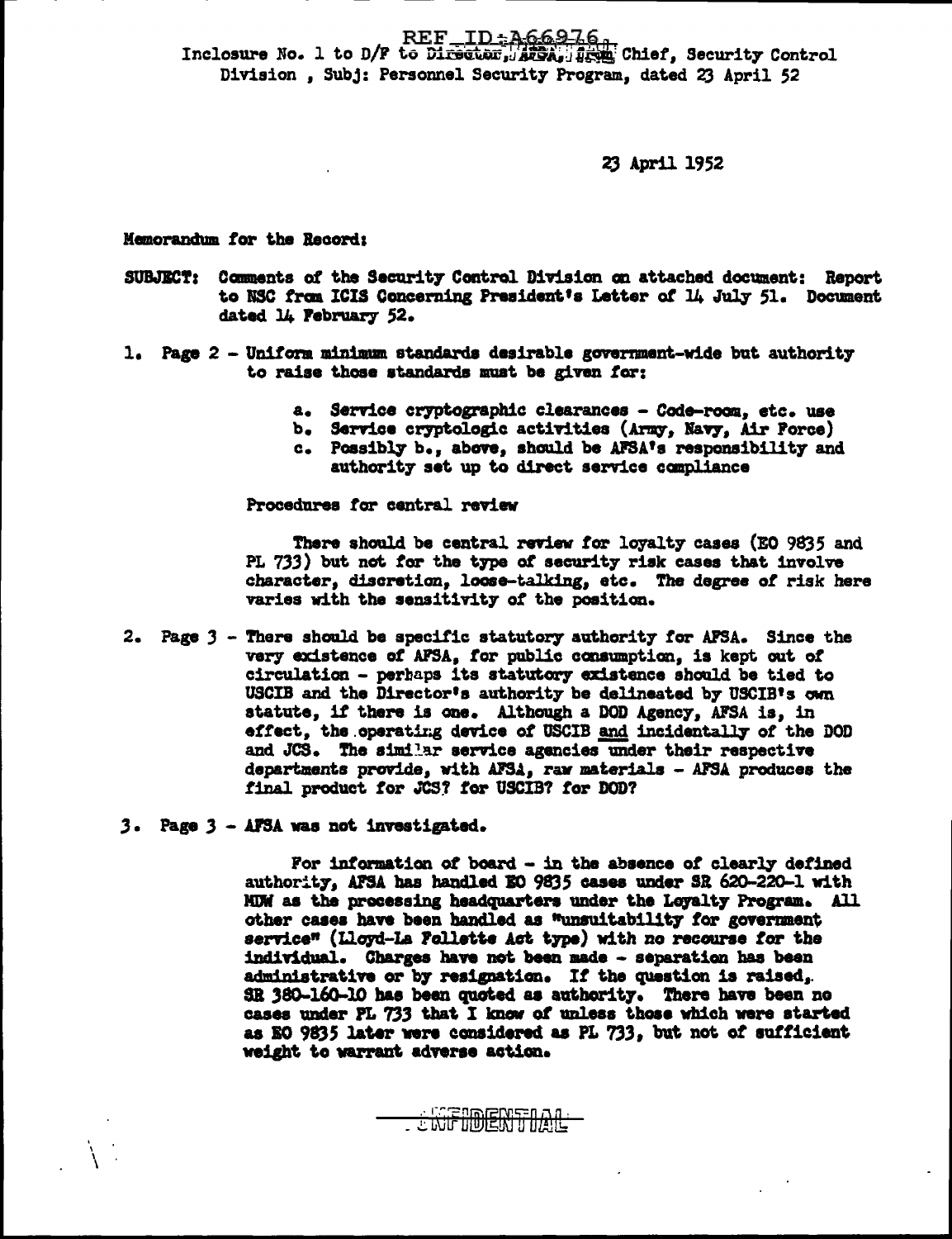REF ID: A66976

<u>verement i .</u><br>Førsteller

Comments of the Security Control Division on attached document.

4. Page  $4$  - As it now stands, AFSA should follow D/A program. However, this cannot be done in toto. The only way in which our civilians are D/A people is actually in their payment of Army funds. AFSA does the Actual payment, appoints, administers, counsels, etc. I suppose we are in effect - in operation - as independent as CIA or AEC minus their legislative authority.

> Under committments made in AR 7439, PL 733 cannot be applied to AFSA's "security risk cases" except those related to EO 9835.

- 5. Pages 5 to 9 For AFSA required:
	- a. Establish AFSA as an "excepted agency" with statutory powers insofar as administration of the loyalty program is concerned. The Director has the authority to evaluate investigations and to grant clearances - or access to classified information. He must have the authority to deny or revoke clearances as well.
	- b. Although AFSA is under D/A on paper and for pay, operationally and in the majority of administration, it is not. Clarification of this point is required.
	- c. Director, AFSA, needs freedom of action granted CIA in the National Security Act of 1947.
	- d. Director, AFSA, needs authority to set up own procedural system - and decision as to whether procedural "rights" for the review of a case are in the interests of the national security.
	- e. Director, AFSA, should be exempted from adherence to the Veterans' Preference Act of 1944 - he must have final removal authority.

22

- $6.$  Page  $9$  Actually, AFSA desires to set up formalized procedures for the handling of security cases - but under what authority?
- 7. Page 11 AFSA acts under civil service laws and regulations governing suitability for continued employment.
- 8. Page 16 All AFSA employees are in a position to endanger or compromise the national security. A security program is essential.
- 9. Page 17 All positions in AFSA must, because of the nature of the operation, be classified as "sensitive". Host of AFSA's adverse personnel actions cannot be appropriately taken (legally) under the loyalty program or CSC rules on general suitability.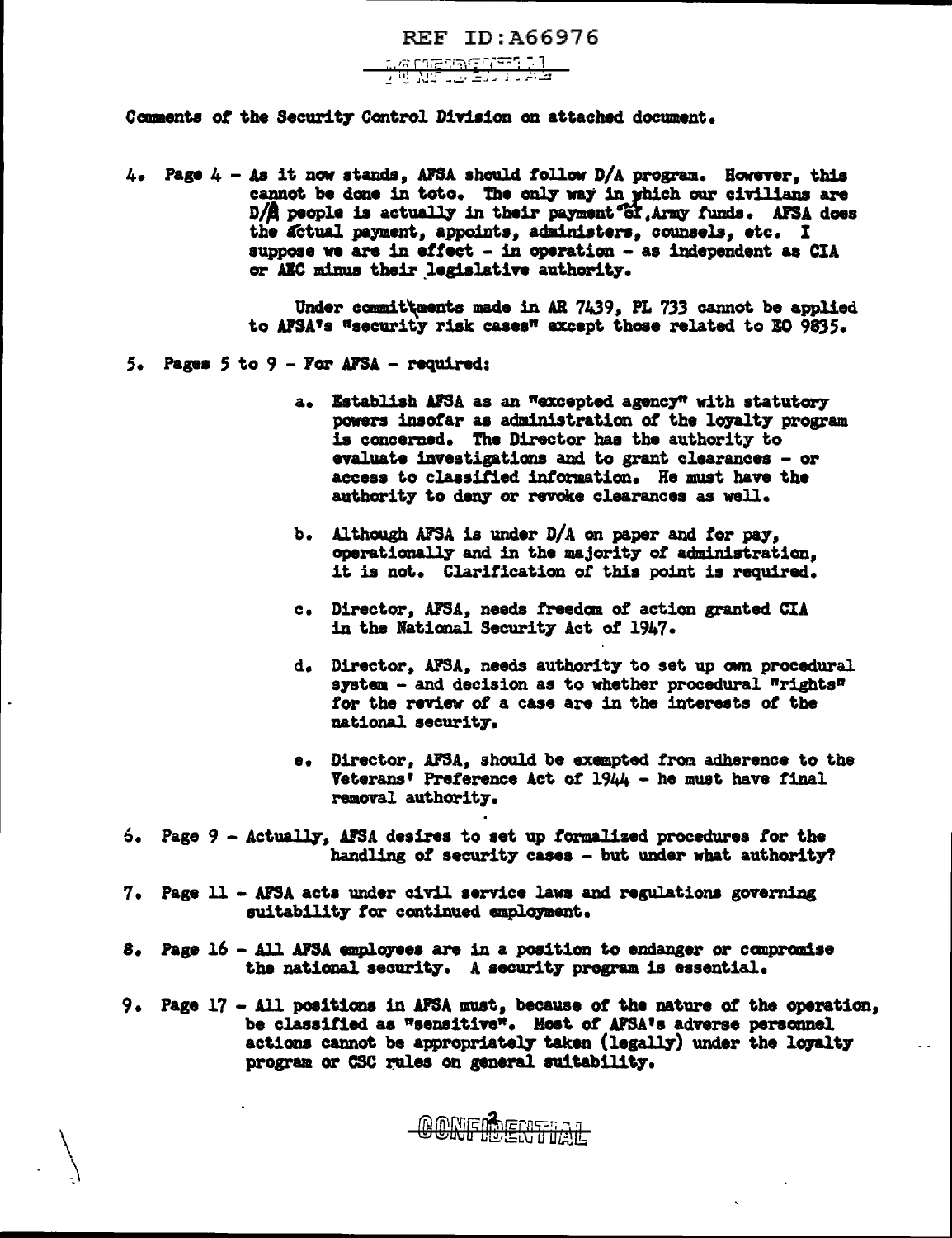Comments of the Security Control Division on attached document.

10. Page  $18 - A$  statute is needed. There is no objection to the application *ot* procedural safeguards.

REF ID: A66976 \_\_ , L i·;~·~;j j <sup>1</sup>

 $\frac{1}{2}$  : بازگر

- ll. Page  $19$  Concur with  $3$ ; as limited heretofore, concur with  $4$  and  $5$ .
- 12. Page 21 Do not believe that "appeal" in this sense should be granted in removal actions of cryptologic activities. Heads of Agency have great responsibility security-wise; if there is a doubt in their minds regarding a security risk, that doubt should be upheld. Appeal could be for purpose of establishing right to other government empl07 in less sensitive operation.
- 13. Page  $23$  Para.  $6$  But should be afforded the opportunity to resign.
- 14. Page 23 Para. 7 Not pract<sub>ical</sub> unless investigative procedures are speeded up without loss of thoroughness. If AFSA were limited by this proviso, it would go out of business - or, at least, be unable to expand its operation as required by current directives.

Director, AFSA, should be authorized to grant interim clearances to highest level - on a calculated risk. Currently, a favorable NAC plus a favorable interview by means of the polygraph is considered a basis for interim-top secret clearance. In  $671$  cases, onlyl0 such interims were not supported by the background investigations: of the  $10$ , only  $1$  might have developed into a loyalty case.

- 15. Page  $24$  Para.  $8$  Must be done in AFSA.
- 16. Page 25 Para.  $2$  Concur in entirety.
	- Para.  $\underline{10}$  But an employee security program of some sort is essential.

Page 28 - Raccmmendations

\ .\ )

- a. Concur with detinitiona.
- b. All positions in AFSA are sensitive.
- c. Employee security program is required. Request should be made to ICIS *tor* issuance ot an Executive Order authority for a special PL. PL 733, under committments already made by Departments as to interpretation, is not adequate.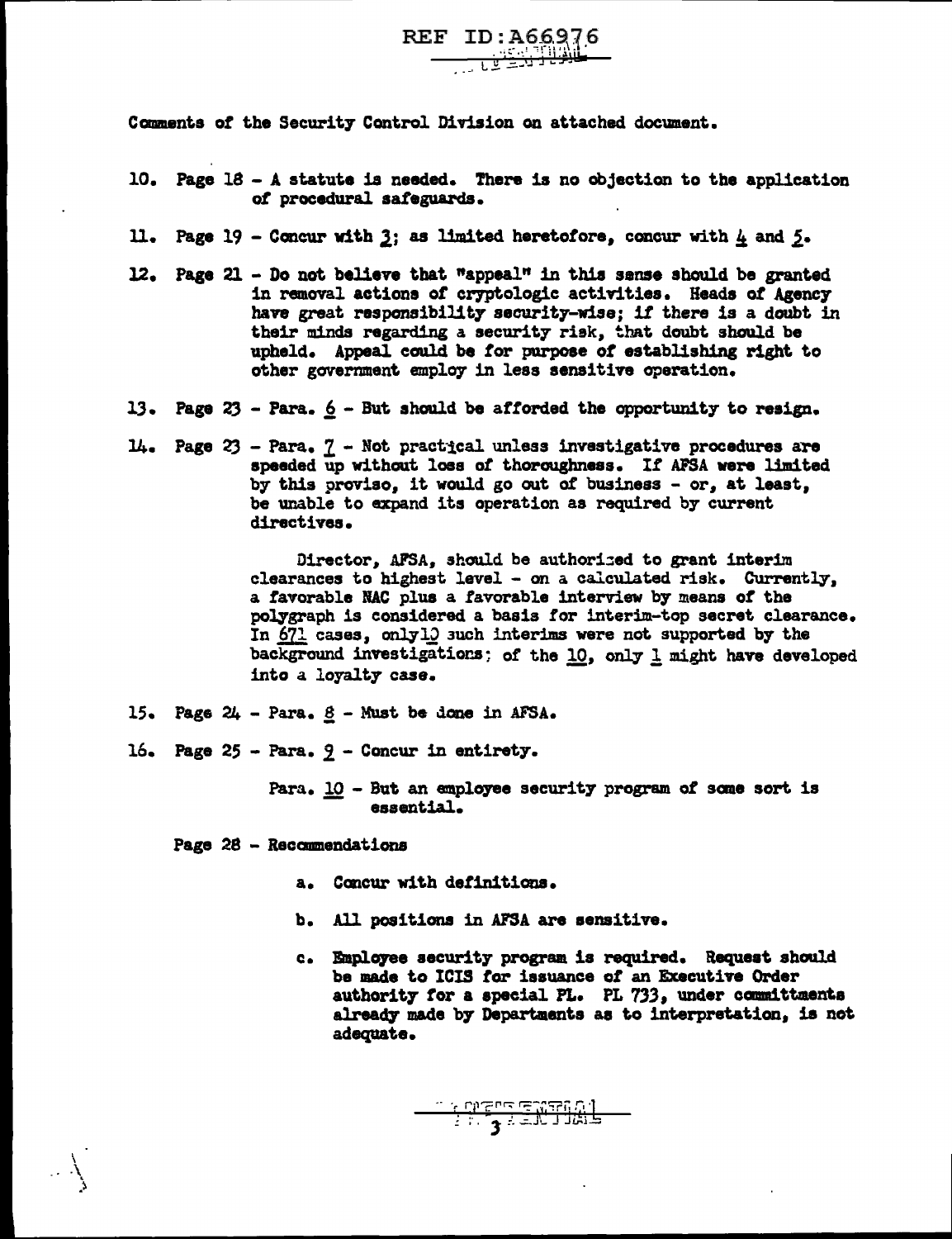## REF ID:A66976

# OREIDENEDAL

Comments of the Security Control Division on attached document.

- d. AFSA desires authority to publish officially criteria and procedure similar to that now published by AEC.
- e.  $(1)$  Concur in standards as a minimum AFSA will have to add certain items.
	- (2) Adverse action in AFSA must be final; there are no non-sensitiYe positions.
	- (3) Concur in general but security would preclude suspension in some cases.
	- (4) Concur when removal action is required.

For AFSA - Security Control Division - Army Screening Board Personnel Security Board - Army Hearing **Board** Security Review Board - Army Loyalty-Security Board Final action by Director

Personnel Action. if approved, to CSC

- (5) Concur as stated.
- (6) Not applicable to AFSA..
- (7) Concur.

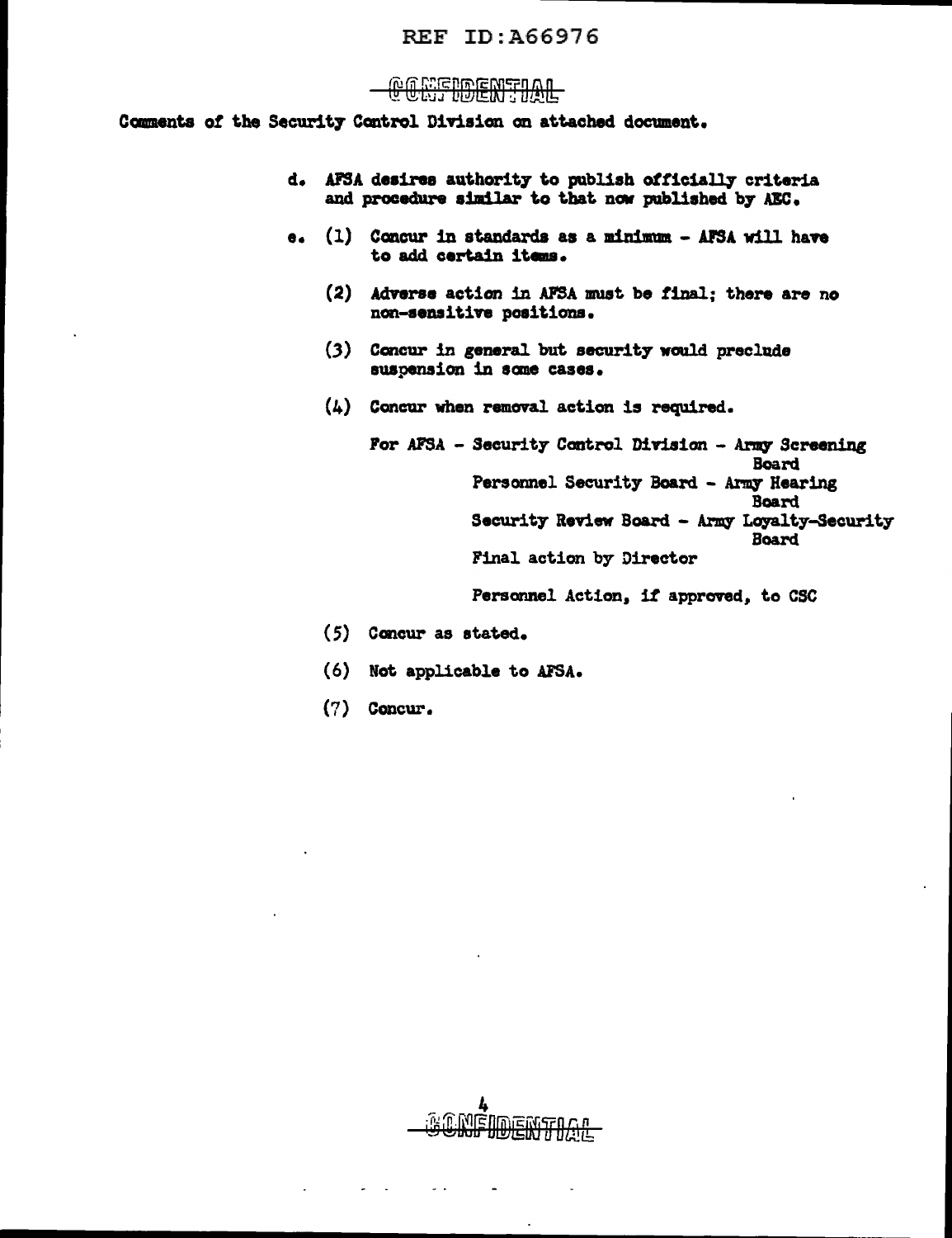## **REF ID: A66976**

**GONFIDENTIAL** 

Inclosure No. 2 to D/F to Director, AFSA, from Chief, Security Control Division, Subj: Personnel Security Program, dated 23 April 52

23 April 1952

Memorandum for the Record:

SUBJECT: Gist of Discussion by Chief, Security Control Division and Mr. John Connell, Manager of Personnel, OSA on 21 April 1952.

Problem: To establish the authority of the Director, Armed Forces Security Agency, to render decisions which are conclusive and final with regard to personnel actions involving the separation of civilian employees who fail to qualify for security clearance under the criteria for eligibility for clearance prescribed by directives applicable only to cryptologic activities.

Facts bearing on the problem:

- a. Although not a member of USCIB, AFSA, through its Director, the USCIB coordinator, operates under USCIB directives.
- b. By Secretary of Defense Memo, 20 May 1949, the Armed Forces Security Agency was formed. Its charter, if such it can be called, is a paper approved by the JCS on 1 September 49, which places the Director in full operational control of the Agency but sets up a service responsibility for administrative support to AFSA; its terms are vague.
- c. By Secretary of the Army letter, 8 August 1950, the Secretary of the Army delegates to the Director, AFSA, the appointing authority for civilian personnel - who are Schedule B, excepted appointments for sensitive positions. The extent of this delegation is not delineated.
- d. Purpose of the language of the foregoing, aside from to set up a means of accomplishing an operational mission, was:
	- (1) To set up a joint cryptologic activity under the Secretary of Defense but with direction from USCIB.
	- (2) To hide the agency, as a Secretary of Defense installation, by failing to include it in the Secretary of Defense erganization charts and by burying its personnel strength, Army and civilian, in the Department of the Army strength and budget figures, its Navy personnel in the Department of the Navy figures, and its Air Force personnel in Air Force figures.
	- (3) Because of lack of precedent, to limit any discussion of detailed authorities and responsibilities of the Director, AFSA, until such time as experience proved necessity therefor.

Ñ,

<u>oonfidential</u>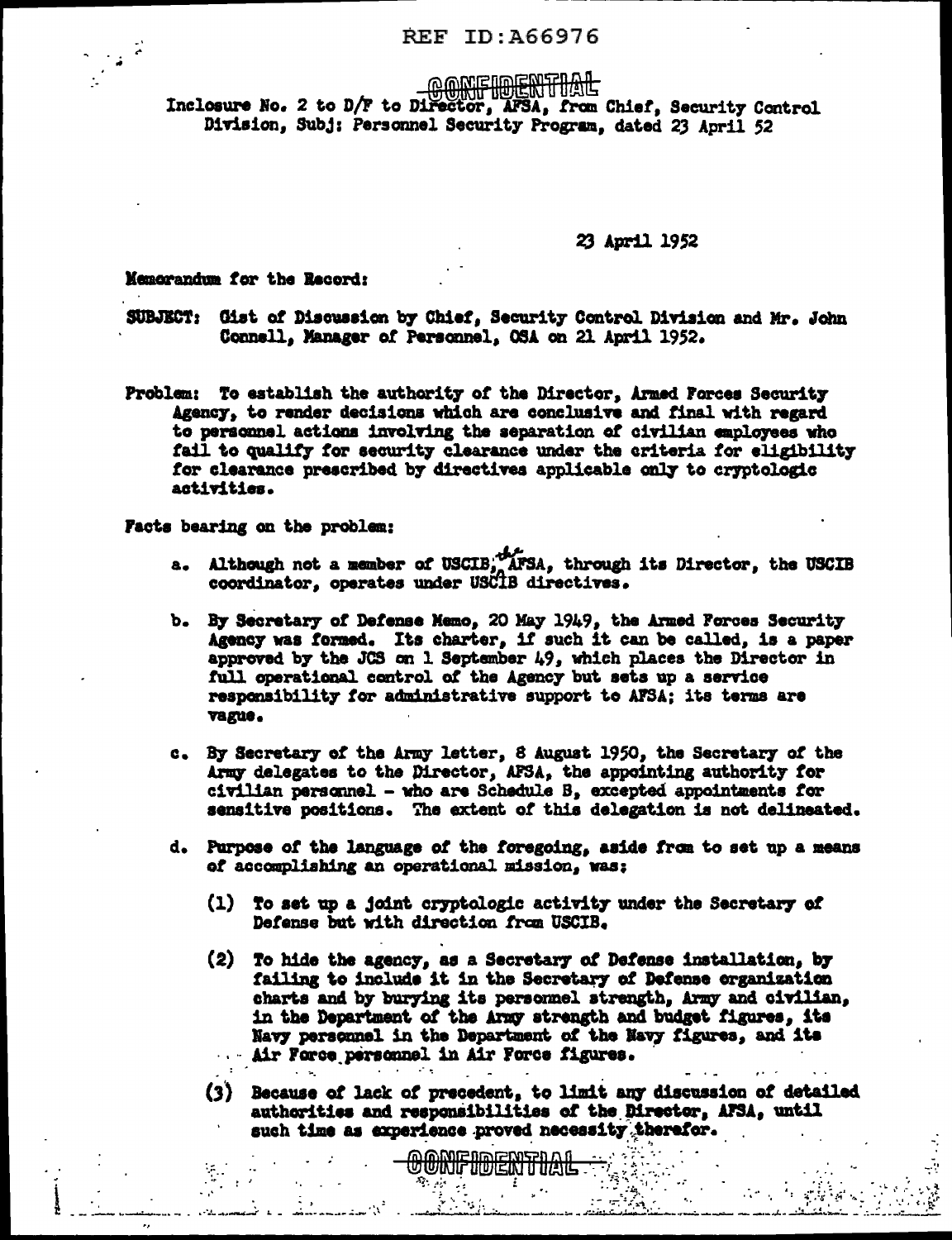Discussion by Chief, Security Control Division and Mr. John Connell

#### Discussion:

1. For purposes of this paper, delineation of the Director's authority to grant, deny, or revoke cryptologic clearances to civilian personnel and his subsequent authority - in the case of revocation or denial - to terminate the services of personnel concerned is required. From the standpoint of national security and the Director's responsibility therefor in this respect, even such action as the introduction and passage of necessary legislation is considered mandatory if no other solution is found under current executive orders, public laws, or regulations.

- 2. From the Director's standpoint:
- a. There are no "levels" of clearance in AFSA. All employees must be cleared to the highest level and be eligible for access to the most highly classified information on a "need to know" basis.
- b. The clearance required for AFSA personnel is comparable to a CIA "ComInt" clearance (Top Secret, Crypto) and is higher than an AEC "Q" clearance which permits American citizenship to be waived in certain cases.
- c. To determine eligibility for a "cryptographic clearance" an individual must first meet prescribed selection standards set up by USCIB. (The Army's interpretation of these standards is SR 380-160-10.) He must then undergo a complete background investigation before a final clearance can be granted; operational need and a full acceptance of the calculated risk has persuaded the Director to grant interim cryptographic clearances based on a favorable National Agency Check plus a favorable interview by means of the polygraph, pending completion of the background investigation. The granting of a cryptographic clearance by AFSA established eligibility for a cryptologic clearance and indoctrination on a "need to know" basis for access to cryptologic information; it does not, per se, mean that an individual having a cryptographic clearance necessarily has cryptologic clearance - only when indoctrination is administered is this latter a fact.
- d. SR 380-160-10 and the cryptologic clearance it discusses does not contemplate the AFSA definition of cryptographic versus cryptologic clearance - it is all inclusive as what is known as a crypto-clearance. The Air Force grants a cryptographic clearance as does AFSA and based on the same selection standards. It then grants authority to indoctrinate" to the level required, is., confidential, secret and top secret. The Mavy currently makes no named distinction: all clearances are granted under existing Navy regulations in accordance with the work involved and the need to know. The regulation concerned

 $\mathcal{A}$  .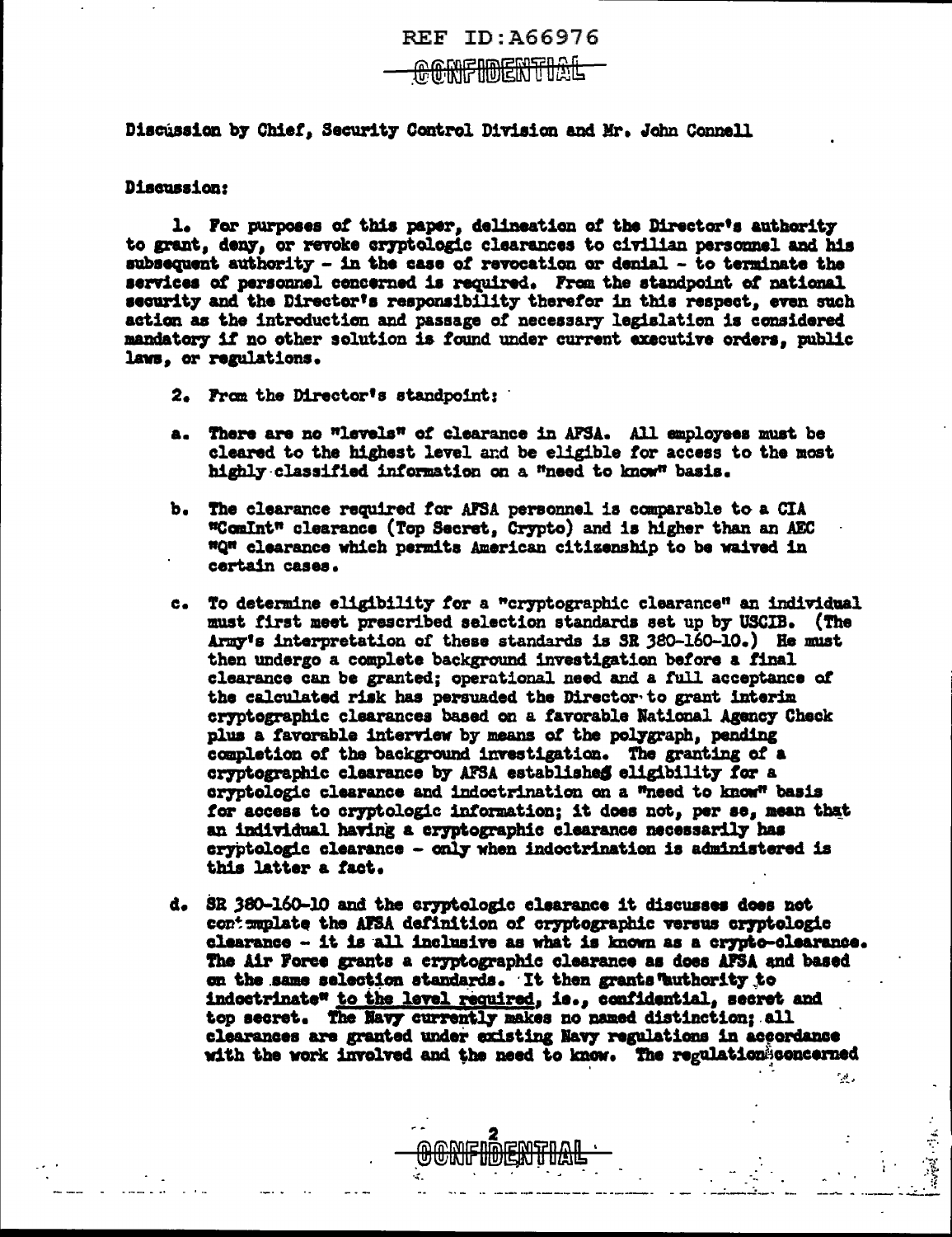<u>GONFIDENTIAL</u>

Discussion by Chief, Security Control Division and Mr. John Connell.

is RIP45B which corresponds to SR 380-160-10.

e. The above is noted to show the confusion that exists with regard to the word "clearance" from AFSA's standpoint. Notwithstanding the confusion, the Director, AFSA, is responsible for the clearance of civilian employees and accepts the interpretations stated in sub-paras a and it above.

3. From the foregoing - if the Director has the delegated authority to grant clearances, he must have a like authority to withhold them or revoke them.

- 4. Under current operation:
- a. Background investigations are conducted for AFSA by each of the three service investigative agencies. National Agency Checks are run by the Civil Service Commission. Evaluation of results of investigation and the decisions to grant cryptographic clearances are made by Director, AFSA.
- b. If, in the course of investigation, derogatory information bearing on possible disloyalty or subversive activity is turned up (also applicable to the NAC), cases are turned over to the FBI for processing under Executive Order 9835. Completed investigative material is turned over to the D/A (MDW) for processing under SR 620-220-1.
- c. AFSA's problem is not in the handling of these cases, which are rare, but in handling those which involve the term "Security risk," which, if AFSA was included as a separate entity in Public Law 733, could be handled under that law by the Director. These cases are many but rarely fall under the interpretation of PL 733 required under HR 7439, Slst Congress, ie., disloyalty or subversive activity, in the past as opposed to Executive Order 9635 present and proven complicity.
- d. A security risk for AFSA, on the other hand, in its highly sensitive operation, involves, among other things, evidence of poor character, indiscretion, indications of too liberal thinking, association with individuals and/or organisations of doubtful reputation or affiliation in fact, any information which casts doubt upon an individual's reliability, his continued ability to safeguard information, the disclosure of which would be inimical to national security.

5. Unfortunately, there is no legislation known which permits the revocation or denial of clearance as a result of this latter definition of Security Risk. Hence, the Birector, in his responsible position has been forced to act on his own discretion. His position is this:

لمستقار

 $\mu^2$ 

a dina a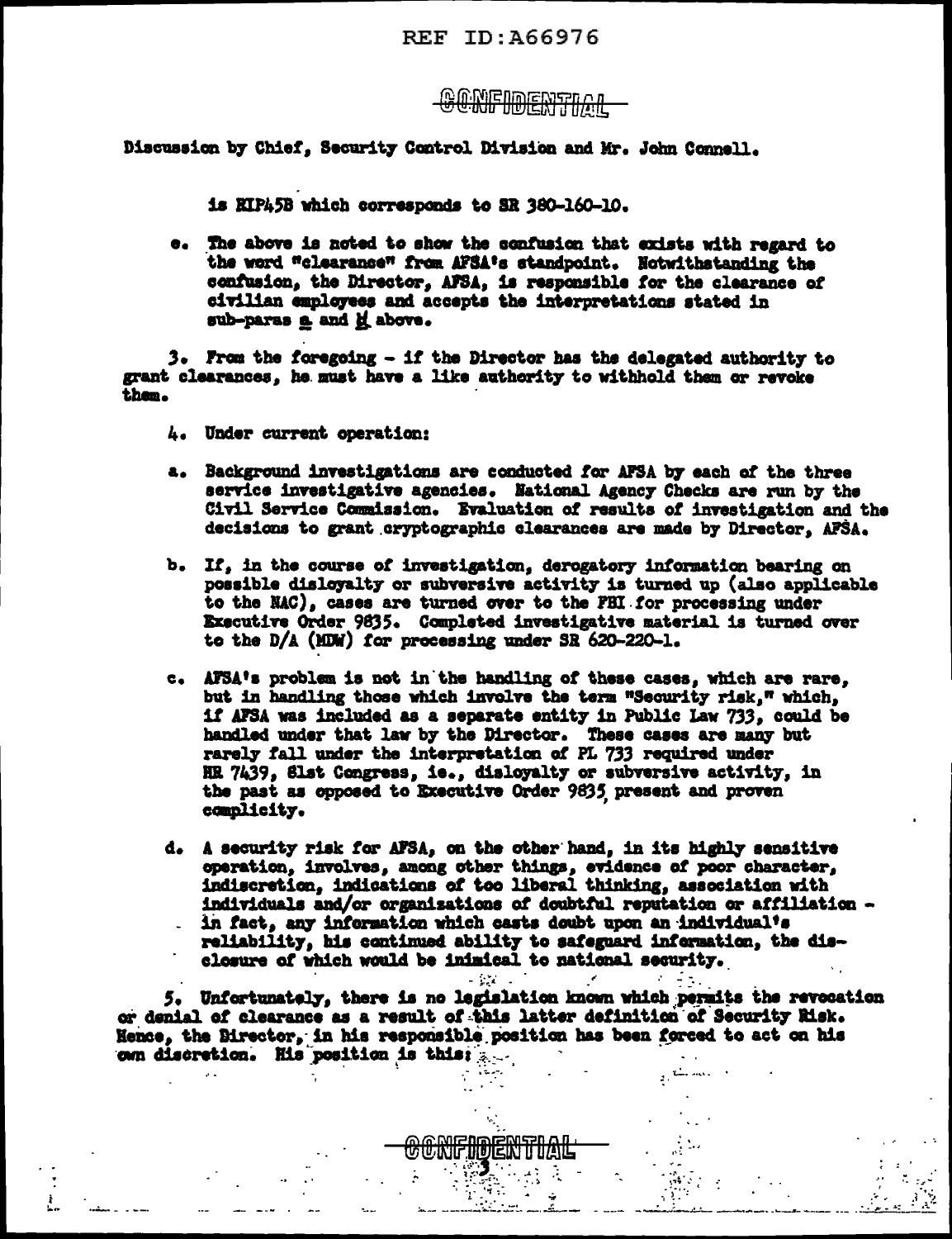# GÖRFIDENTIAL

Discussion by Chief, Security Control Division and Mr. John Connell.

- a. To withhold or deny a clearance forces the employee to be placed in an unproductive, non-operational capacity. Being an "excepted appointee" of qualifications peculiar to AFSA, he is not wanted in other government activities where excepted appointment are few. There is no "nonsensitive" position within AFSA to which he could be transferred. Formination is the inevitable result.<br>I here heing but one passede clearance in agea.
- b. Because of the confidential sources of information which raises the doubt and establishes the need to withdraw or revoke clearance and because of the legal status of the polygraph which often produces admissions by the individual himself, he cannot be charged before a Loyalty-Security board composed of individuals not themselves cleared and indoctrinated as to AFSA's mission.
- c. Therefore, the Director has had to terminate administratively, giving as the reason therefor only that "the individual does not meet AFSA requirements." This action does not permit the free flow of democratic processes envisaged by Executive Order 9835.

6. Under the old Public Law 808 which was in effect during the war the above action was authorized. Under PL 733 which replaced PL 808 in 1947, the action now being taken by the Director is not authorized.

7. Under current laws, cases under EO 9835 and PL 733 deal with disloyalty and subversive activity and must be forwarded to a D/A Screening Board which determines if charges can be sustained. If so, the cases go to the D/A Hearing Board which makes recommendations to the Secretary of the Army. Adverse decisions can be appealed to the Army Security Loyalty Appeals board. AFSA cannot go along with this procedure - a reasonable doubt has been established a reversal of opinion by the appeals board could not be accepted by the Director as grounds to re-instate.

8. Also, under current laws, the "Security Risk" to which AFSA is most vulnerable is not covered. Other departments and agencies (even AEC and CIA) can place persons in this category in non-sensitive employment or abolish the position. AFSA cannot.

9. The Director, AFSA, needs the authority to publish two documents similar to the AEC F. R. Doc 50-10584 and F. R. Doc 50-8085 (of which the Chief of Staff has copies) for handling cases of this nature. AFSA should have a Personnel Security Board (comparable to the D/A Hearing Board; the Security Control Division should perform the function of the D/A Screening Board). This board should consist of at least three (two military and one civilian) high level voting members, a legal advisor, the Chief, Security Control Division, and the Head, Civilian Personnel Branch. AFSA should have a Personnel Security Review Board consisting of the Chief of Staff and the two deputies with legal counsel. The decisions of the Review Board should be recommendations to the Director, whose decision should be final and conclusive. The Hearing Board will be guided by procedural rules but will listen to the presentation of the individual and/or his counsel and witnesses.